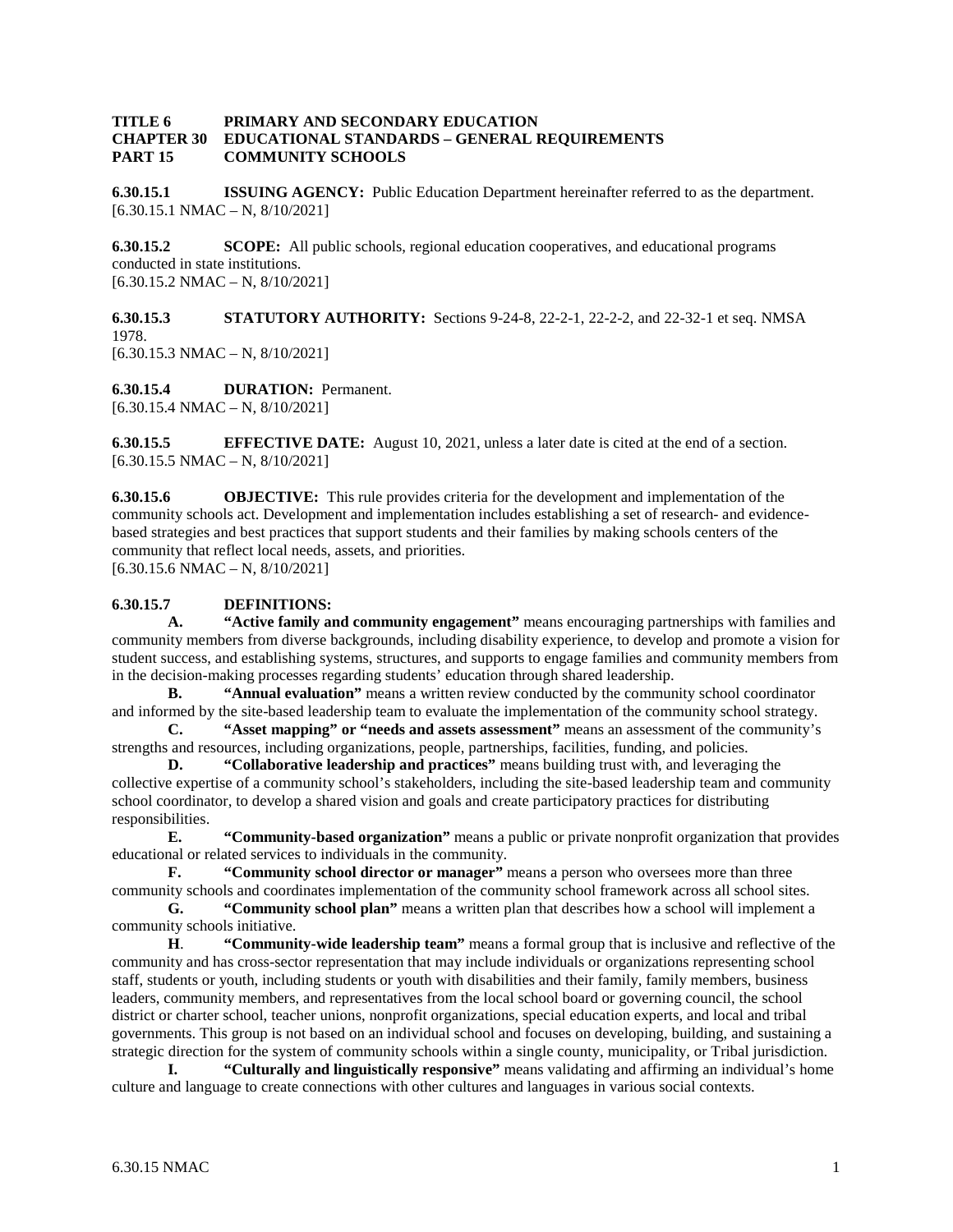**J. "Eligible applicant"** means a single school, school district, or consortium of schools that has formed a partnership with at least one community-based organization with approval from the governing entity responsible for the local education agency.

**K. "Eligible public school"** means a public elementary or secondary school that has a student body where at least forty percent of students are eligible for free or reduced-fee lunch pursuant to the Richard B. Russell National School Lunch Act, or has been identified as needing comprehensive or targeted support and improvement under the Elementary and Secondary Education Act of 1965, or otherwise identified by the state as in need of additional support.

**L. "Evidence-based interventions"** means a strategy, practice, or program that has been proved effective through formal studies and research in producing positive results and improving outcomes for students.

**M. "Expanded and enriched learning time and opportunities"** means opportunities that include before-school, after-school, weekend, summer and year-round programs that include and accommodate students with disabilities, and that provide additional academic support, enrichment activities and other programs that may be offered in partnership with community-based organizations to enhance academic learning, social skills, emotional skills, and life skills, and are aligned with the school's curriculum.

**N. "Four pillars of community schools"** means the four research- and evidence-based strategies and best practices, as provided in Section 22-32-2 NMSA 1978, that support students, families, and communities in ensuring student success, and are required to be part of each community school framework: integrated student supports, expanded and enriched learning time and opportunities, active family and community engagement, and collaborative leadership and practices..<br>O. "Integrated student

**O. "Integrated student supports"** means actions or programs implemented to address non-academic and out-of-school barriers to learning through partnerships with social and health service agencies and providers, which may include school-wide positive behavioral supports and interventions, positive discipline practices, restorative practices, school-based or school-linked health care, Medicaid waiver and other case management services, and family stability supports.<br>P. "Lead partner agen

**"Lead partner agency"** means the agency that employs the community school coordinator and works collaboratively with the community school coordinator, the school principal, and the site-based leadership team to asses, plan, and carry out the community school framework.

**Q. "Site-based leadership team"** means an interdisciplinary, school-based leadership team that includes the school principal, the community school coordinator, teachers, other school employees, families, community partners, tribal partners, nonprofit organizations, unions and neighboring community residents that guides collaborative planning, implementation, and oversight.

 $[6.30.15.7 \text{ NMAC} - \text{N}, 8/10/2021]$ 

### **6.30.15.8 COMMUNITY SCHOOLS INITIATIVE AND COMMUNITY SCHOOL FRAMEWORK:**

**A.** The community schools initiative shall include:

**(1)** a lead partner agency;

**(2)** an annual asset mapping process conducted by the community school coordinator and informed by the site-based leadership team; and

- **(3)** a community school framework.
- **B.** The community school framework shall:

**(1)** ensure the use of evidence-based strategies and best practices that support students, families, and communities in ensuring student success;

**(2)** include the four pillars of community schools;

**C.** The community school framework may:

**(1)** allow broader use of public school facilities, including neighborhood events, community activities, school and community advocacy, and civic life;

**(2)** include community-based curriculum centered on local knowledge, service learning, and problem-solving regarding community initiatives and issues;

**(3)** provide public pre-kindergarten and other state- and federally funded early childhood services that:

**(a)** support working families and help ensure children enter kindergarten ready to

**(b)** provide students, including students with disabilities, and working parents or caregivers full-day and after-school childcare;

learn;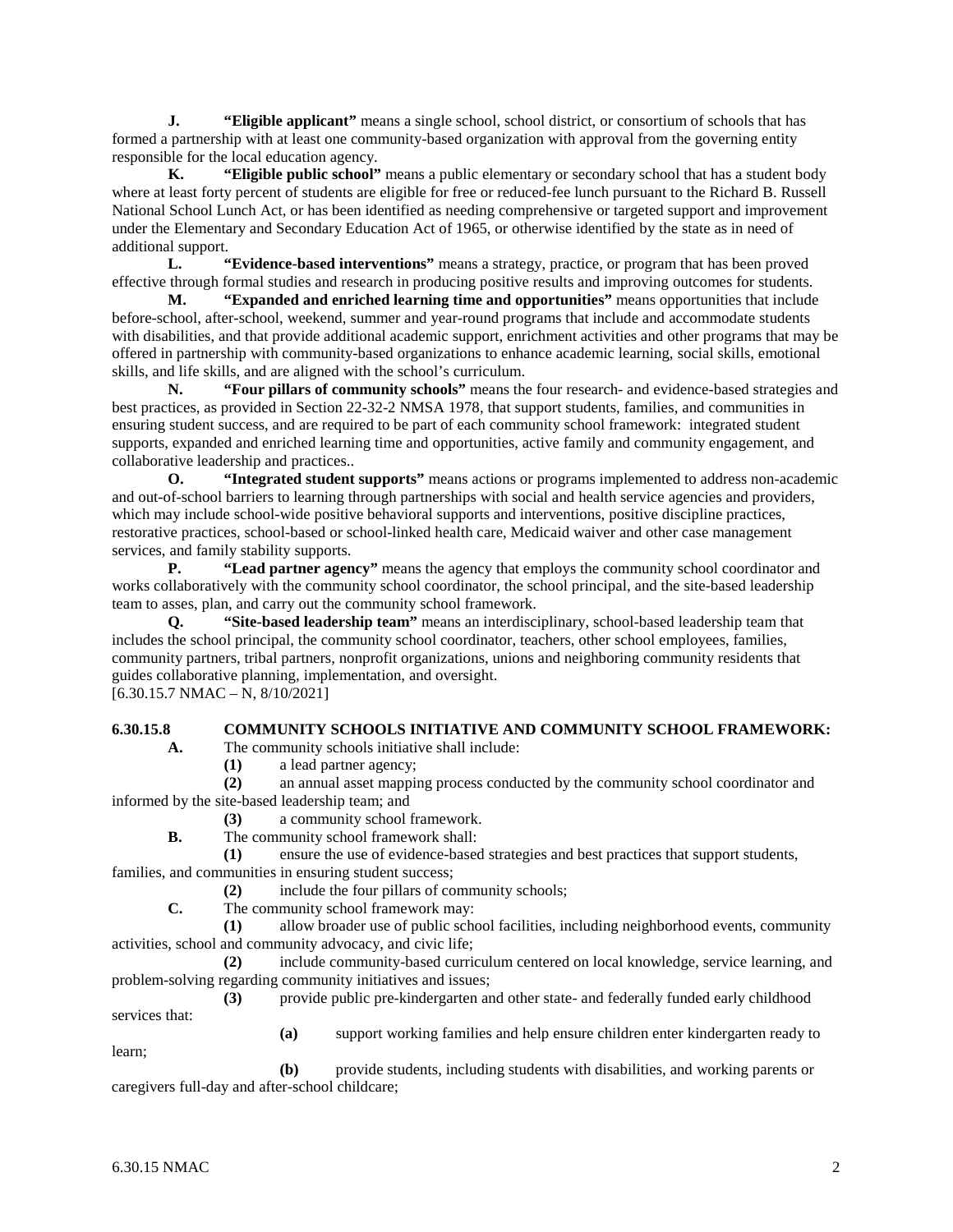**(c)** provide high-quality pre-kindergarten programs aligned with the department's early childhood learning standards;

school age;

**(d)** provide health, vision, dental, and other supports and services to children before

childhood providers; and

**(f)** provide transportation, including transportation that is accessible for students

**(e)** include strong partnership and alignment with early learning centers and early

with disabilities.

[6.30.15.8 NMAC – N, 8/10/2021]

# **6.30.15.9 COMMUNITY SCHOOL PERSONNEL:**

**A.** The duties of a community school coordinator, at a minimum, shall include:

- **(1)** implementing the community school framework;
- **(2)** leading the asset mapping process;

**(3)** facilitating communication between partners through a stakeholder and communitydriven approach to problem solving;

- **(4)** guiding data-informed continuous improvement;
	- **(5)** managing data collection for the community school;
- **(6)** aligning, leveraging, and coordinating resources for student and family success; and
- **(7)** collaborating with school site leadership and staff.

**B.** The lead partner agency of more than three community schools shall provide a full-time position that supports the community school coordinators at those public schools.

**C.** If a grantee receives funding under the community schools initiative grants program to implement the community schools initiative at three or more public school sites, the school district shall employ a community school director or manager. The community school director or manager shall:

**(1)** oversee and coordinate the implementation of the community schools initiative at each community school;

**(2)** support and guide community schools with the implementation of the community school strategy;

**(3)** support and guide community schools with the asset mapping process and data collection; and

**(4)** ensure the lead partner agency employs a community school coordinator at each

community school.

[6.30.15.9 NMAC – N, 8/10/2021]

# **6.30.15.10 COMMUNITY SCHOOLS INITIATIVES GRANT PROGRAM:**

**A.** Eligible applicants may apply for funding to implement the community schools initiative.

**B.** A school district is responsible for any indirect costs associated with the establishment and implementation of a community school within the school district.

**C.** An eligible applicant that receives funds to transform a public school into a community school shall:

**(1)** use a rigorous, transparent, equitable, and evidence-based evaluation system to measure the effectiveness of the implementation of the community schools initiative;

- **(2)** provide ongoing, high-quality professional development for staff that:
	- **(a)** aligns with the community school's core instructional program;<br>**(b)** facilitates and supports effective teaching and learning; and
		- facilitates and supports effective teaching and learning; and

**(c)** supports the implementation of school reform strategies and evidence-based interventions, programs, and practices;

**(3)** give the community school sufficient operational flexibility in evidence-based programming, curriculum, staffing, budgeting, and scheduling to implement a comprehensive community school framework focused on improving:

- **(a)** community school culture and climate;
- **(b)** student academic achievement;
- **(c)** student attendance;

**(d)** student behavior, including through the provision of positive discipline practices, restorative practices, and other positive behavioral supports and interventions for students;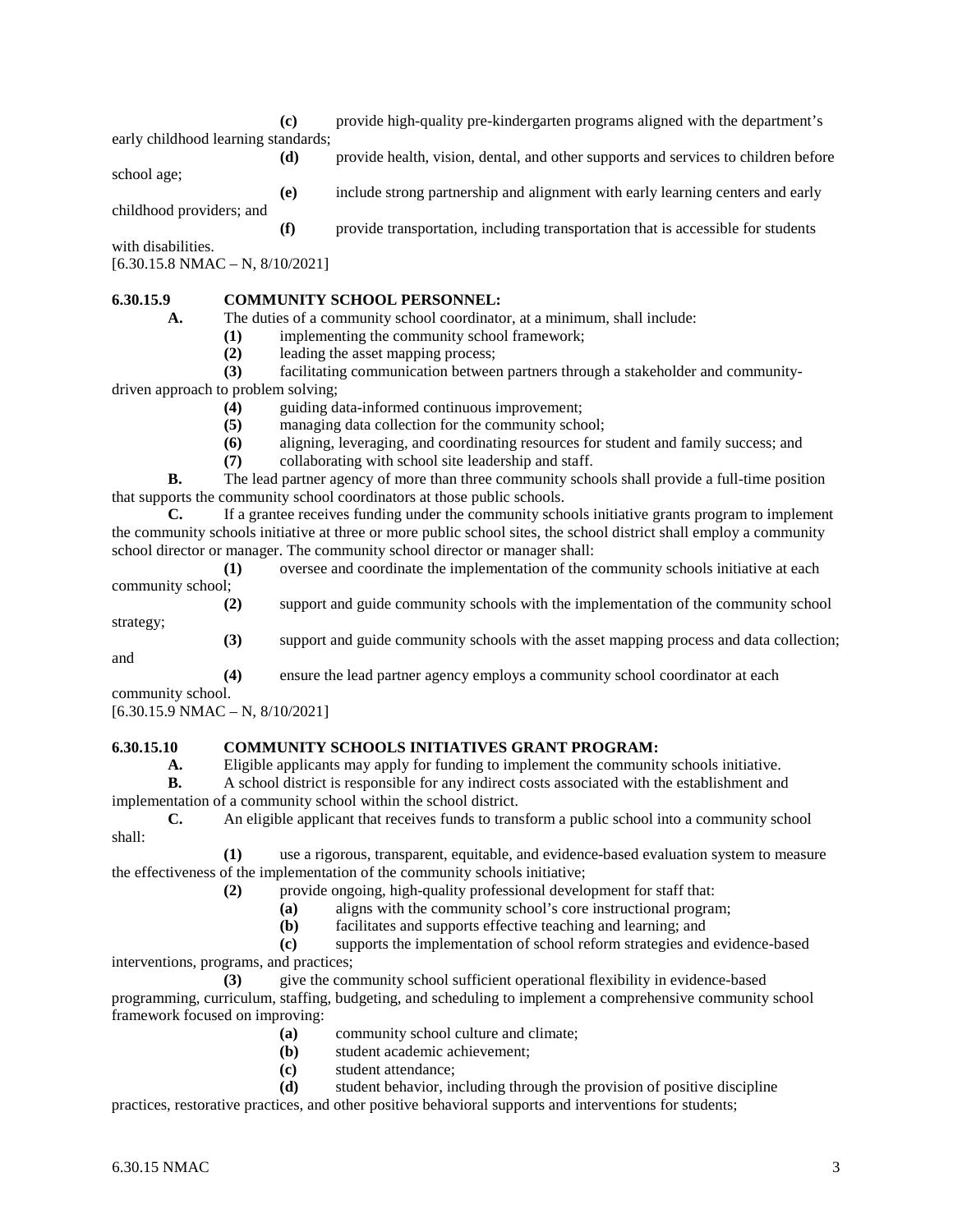**(e)** quality family engagement; and

**(f)** for high schools, graduation rates and readiness for college or career; [6.30.15.10 NMAC – N, 8/10/2021]

### **6.30.15.11 GRANT APPLICATION REQUIREMENTS AND PROCEDURES:**

**A.** The department is authorized to provide planning, implementation, and renewal grants to eligible applicants for the creation of a community schools initiative. The department shall prioritize awards for schools identified as needing comprehensive support and improvement and targeted support and improvement under the Every Student Succeeds Act.

**B.** Planning grants are a one-year, one-time award of up to \$50,000 for each eligible public school, which shall use the grant to:

**(1)** conduct an initial school and community asset map;<br>**(2)** identify community supports and services through as

**(2)** identify community supports and services through asset mapping; and

**(3)** establish a site-based leadership team.

**C.** To be considered for a planning grant, eligible applicants shall submit an application to the department and shall include a description of:

**(1)** the initial site-based leadership team and community-wide leadership team or the process that will be put in place to establish the teams;

**(2)** the process and timeline for conducting an asset map and community school plan for each eligible school; and

**(3)** if applicable, plans for hiring additional staff, providing additional compensation to existing staff, or the contracting of a nonprofit entity or entities that will help the eligible applicant apply for an implementation grant or grants.

**D.** Implementation grants are awards of \$150,000 each year for a period of three years for each eligible school to be used for the implementation of the community schools initiative.

**E.** To demonstrate intent and to be considered for an implementation grant, within six months of receiving a planning grant, eligible applicants shall submit an application with the following documentation:

**(1)** evidence of an ongoing or completed needs and assets assessment for each eligible public school that includes:

**(a)** student demographic information and academic data disaggregated by subgroups of students as designated by the Every Student Succeeds Act;

**(b)** access to and need for integrated student supports;

- **(c)** access to and need for expanded and enriched learning time and opportunities;
- **(d)** active family and community engagement information;
- **(e)** existing collaborative leadership and practices;

**(f)** opportunities for partnerships with nonprofit organizations, faith- and community-based organizations, institutions of higher education, healthcare institutions, businesses, advocacy organizations, and other community entities;

**(2)** community school funding information, including leveraging of federal, state, local, and private education funding and per-pupil spending;

**(3)** community climate indicators, including housing instability, food instability, unemployment, poverty, health indicators, and environmental hazards; and

**(4)** evidence of an established community-wide leadership team and site-based leadership team for each eligible public school.

**F.** Renewal grants are one-year awards in an amount determined by the department for which eligible applicants may submit an application to the department at the conclusion of the initial three-year implementation grant period.

**G.** A school district or public school may use Title I Part A funds to support the community school framework.

 $[6.30.15.11 \text{ NMAC} - \text{N}, 8/10/2021]$ 

### **6.30.15.12 DATA COLLECTION AND SUBMISSION:**

**A.** Within 30 calendar days after the state fiscal year ends, awardees of an implementation grant shall submit data to the department in the format required by the department.

**B.** Uniform data collections measures and instruments are required to meet department guidelines.

**C.** Awardees are required to collect and submit data to the department in the following focus areas: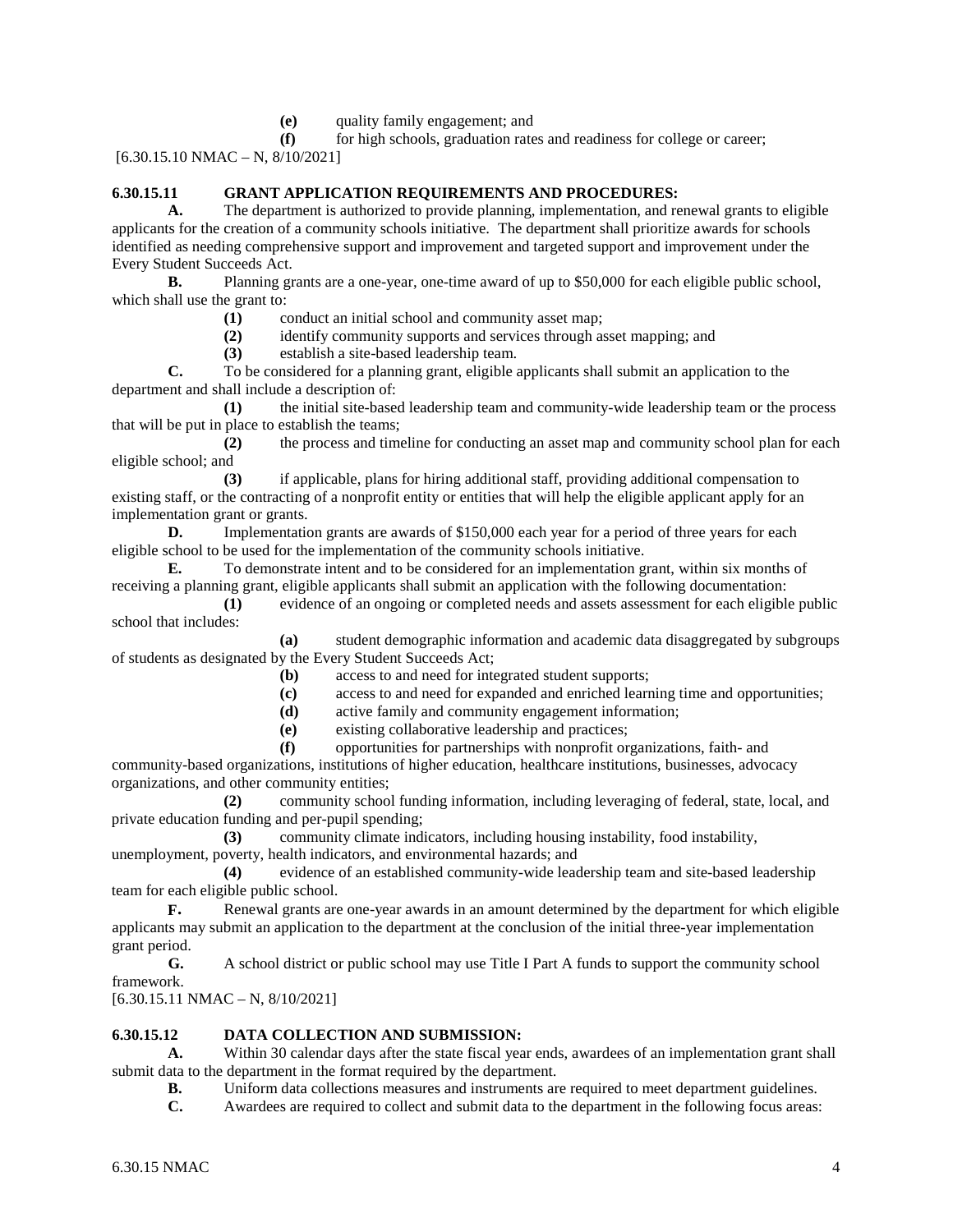- **(1)** community school culture and climate;
- **(2)** student academic achievement;
- **(3)** student attendance;
- **(4)** student behavior;
- **(5)** quality family engagement; and
- **(6)** for high schools, graduation rates and readiness for college or career.

**D.** Awardees are required to conduct an annual evaluation in the format required by the department and submit the evaluation to the coalition for community schools no later than July 31. Awardees will be provided with information regarding the format for the annual evaluation at least one month (30 days) prior to the deadline for submission, or the July 31 deadline will be extended.

 $[6.30.15.12 NMAC - N, 8/10/2021]$ 

#### **6.30.15.13 COALITION FOR COMMUNITY SCHOOLS:**

**A**. The department shall appoint a coalition for community schools that is a statewide coalition of community school stakeholders, which shall include:

**(1)** local community school content experts representing the northern, central and southern regions of the state;

**(2)** culturally and linguistically responsive content experts;

**(3)** tribal leaders representing the nations and pueblos of New Mexico;

**B.** The department may appoint:

**(1)** individuals with data analysis or research expertise and experience with the effective implementation of the community school framework;

**(2)** representatives from the behavioral health field with experience managing wrap-around services or school-based health centers;

- **(3)** community school coordinators representing the northern, central, and southern regions
	- **(4)** educators representing the northern, central, and southern regions of the state;
	- **(5)** representatives from teacher unions;
	- **(6)** parents;
	- **(7)** school or district administrators representing the northern, central, and southern regions

of the state;

of the state;

**(8)** representatives from higher education institutions representing the northern, central, and southern regions of the state;

- **(9)** a representative from a community-based organization;
- **(10)** a representative from the business community;
- **(11)** an out-of-school-time and afterschool content expert;
- **(12)** special education and disability experts;
- (**13)** individuals with expertise in transition services vocational rehabilitation for students with

disabilities;

- **(14)** a representative from an organization addressing housing instability;
- **(15)** a representative from an organization addressing food instability; and

**(16)** others the department may deem appropriate.

**C.** In collaboration with the department, the coalition may appoint a chair and vice-chair from amongst its membership and establish term limits for coalition members.

**D.** The coalition shall notify the department if there is a vacancy in the coalition. The department shall appoint a replacement within 90 days of the notification.<br> **E.** Responsibilities of the coalition include:

**E.** Responsibilities of the coalition include:

- **(1)** working with the department to develop a competitive grant procedure;
- **(2)** assisting the department in reviewing applications for grants and making

recommendations for awards;

**(3)** analyzing the annual evaluation on the effectiveness of implementation grant awardees

and determine:

**(a)** eligibility for continued funding;

**(b)** need for capacity-building at the community school to be provided by the coalition for community schools; and